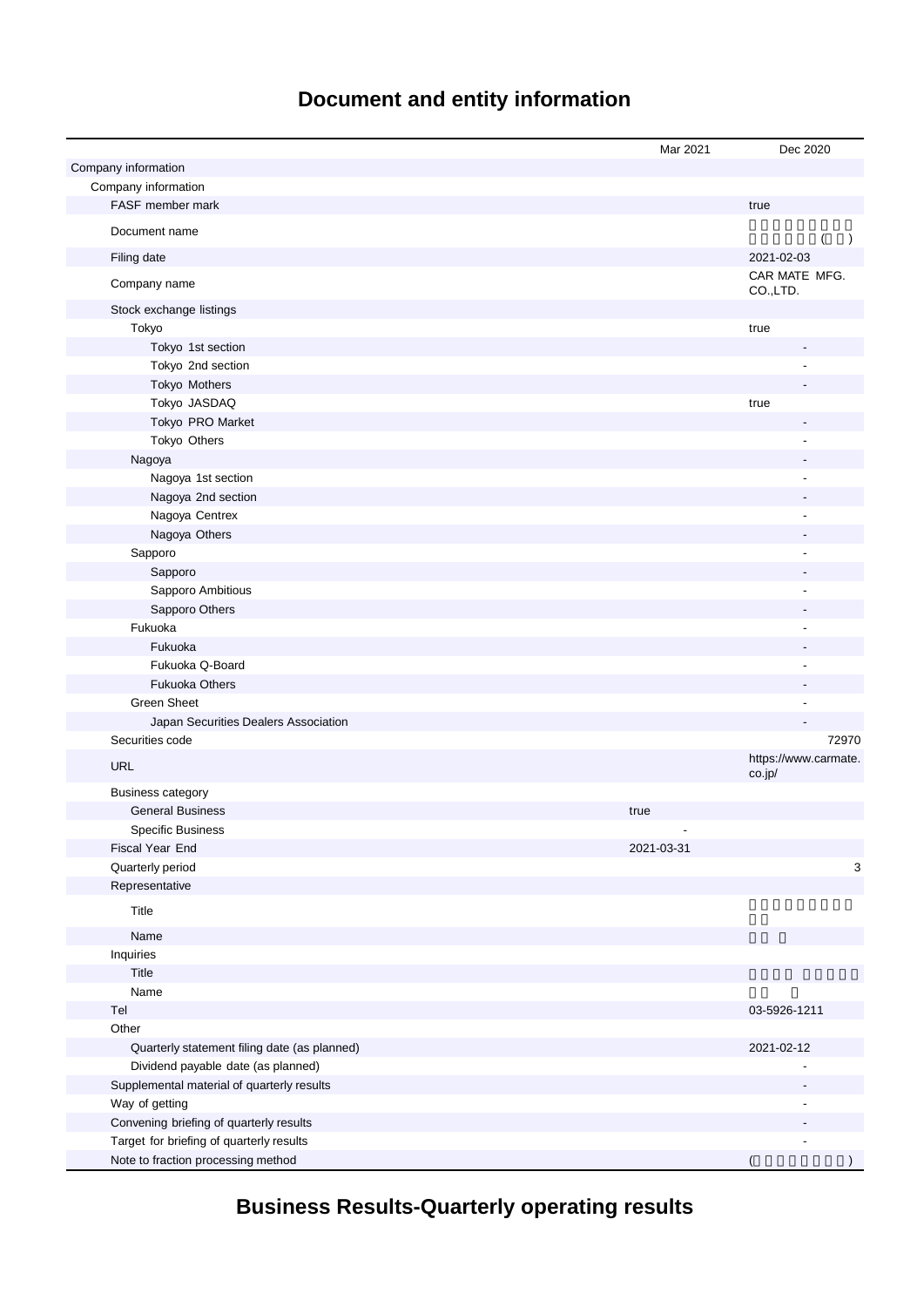|                                                    | Dec 2020 | Dec 2019 |
|----------------------------------------------------|----------|----------|
| Quarterly operating results                        |          |          |
| Quarterly operating results                        |          |          |
| Consolidated operating results                     |          |          |
| Consolidated income statements information         |          |          |
| Net sales                                          |          |          |
| Net sales                                          | 12,475   | 13,990   |
| % change                                           | $-10.8$  | $-13.5$  |
| Operating profit                                   |          |          |
| Operating profit                                   | 1,191    | 1,250    |
| % change                                           | $-4.7$   | 164.8    |
| Ordinary profit                                    |          |          |
| Ordinary profit                                    | 1,160    | 1,339    |
| % change                                           | $-13.4$  | 157.6    |
| Profit attributable to owners of parent            |          |          |
| Profit attributable to owners of parent            | 804      | 950      |
| % change                                           | $-15.3$  | 5.2      |
| Note to consolidated income statements information |          |          |
| Comprehensive income                               |          |          |
| Comprehensive income                               | 868      | 994      |
| Change in comprehensive income                     | $-12.7$  | 48.4     |
| Other consolidated operating results               |          |          |
| Basic earnings per share (Yen)                     | 114.07   | 134.74   |
| Diluted earnings per share (Yen)                   |          |          |
| Note to consolidated operating results             |          |          |
| Note to operating results                          |          |          |

### **Business Results-Quarterly financial positions**

| (in millions of yens)                    |          |          |
|------------------------------------------|----------|----------|
|                                          | Dec 2020 | Mar 2020 |
| Quarterly financial positions            |          |          |
| Quarterly financial positions            |          |          |
| Consolidated financial positions         |          |          |
| Total assets                             | 19,169   | 19,080   |
| Net assets                               | 12,804   | 12,090   |
| Capital adequacy ratio (%)               | 66.8     | 63.4     |
| Net assets per share (Yen)               | 1,815.13 | 1,714.02 |
| Note to consolidated financial positions |          |          |
| Owner's equity                           | 12,804   | 12,090   |
| Note to financial positions              |          |          |

## **Business Results-Note to quarterly business results**

|                                        | Dec 2020 |
|----------------------------------------|----------|
| Quarterly note to business results     |          |
| Quarterly note to business results     |          |
| Note to consolidated financial results |          |
| Note to consolidated financial results |          |

# **Quarterly Dividends**

| (in millions of yens)    |          |          |          |
|--------------------------|----------|----------|----------|
|                          | Mar 2021 | Dec 2020 | Mar 2020 |
| Quarterly dividends      |          |          |          |
| Quarterly dividends      |          |          |          |
| <b>Dividends</b>         |          |          |          |
| Dividend per share (Yen) |          |          |          |
| Dividend per share (Yen) |          |          |          |
| First quarter            |          |          |          |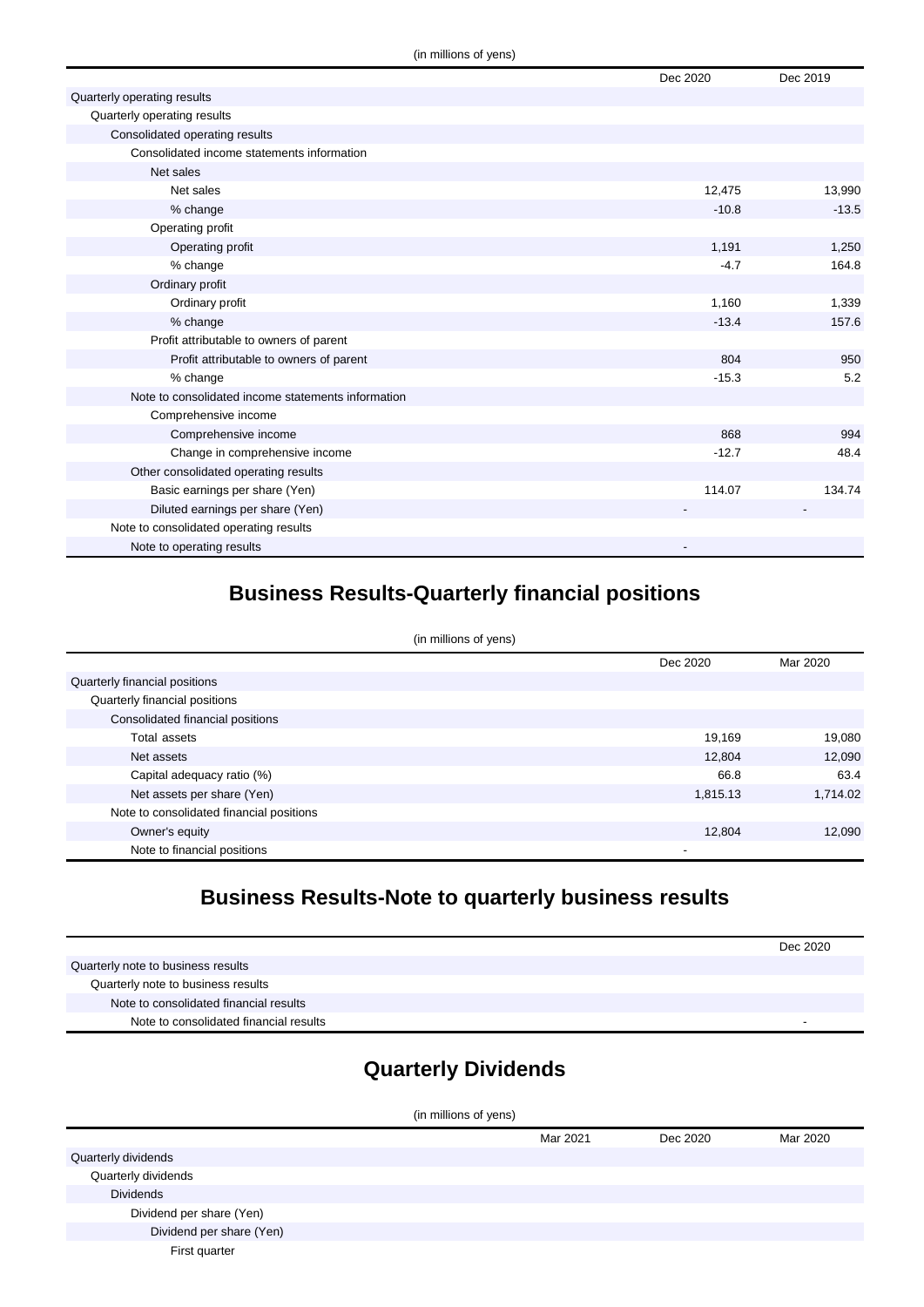| Result                                                                 |                          |       |
|------------------------------------------------------------------------|--------------------------|-------|
| Second quarter                                                         |                          |       |
| Result                                                                 | 10.00                    | 10.00 |
| Third quarter                                                          |                          |       |
| Result                                                                 | ۰                        |       |
| Year end                                                               |                          |       |
| Result                                                                 |                          | 12.00 |
| Forecast                                                               | 12.00                    |       |
| Upper                                                                  |                          |       |
| Lower                                                                  | $\blacksquare$           |       |
| Annual                                                                 |                          |       |
| Result                                                                 |                          | 22.00 |
| Forecast                                                               | 22.00                    |       |
| Upper                                                                  |                          |       |
| Lower                                                                  | ۰                        |       |
| Correction of dividend forecast from the most recent dividend forecast |                          |       |
| Correction of dividend forecast from the most recent dividend forecast |                          |       |
| Annual                                                                 | $\overline{\phantom{a}}$ |       |
| Note to dividends                                                      |                          |       |
| Note to dividends                                                      |                          |       |
| Annual                                                                 |                          |       |

## **Quarterly Forecasts**

|                                      | (in millions of yens)    |              |
|--------------------------------------|--------------------------|--------------|
|                                      | Mar 2021                 |              |
| Quarterly forecasts                  |                          |              |
| Quarterly forecasts                  |                          |              |
| Title for forecasts                  | 2021                     | 2020<br>2021 |
| Preamble to consolidated forecasts   | 31                       |              |
| Preamble to forecasts                |                          |              |
| Main table of consolidated forecasts |                          |              |
| Net sales                            |                          |              |
| Net sales                            |                          |              |
| Forecast                             |                          | 14,800       |
| Upper                                |                          |              |
| Lower                                |                          |              |
| % change                             |                          |              |
| Forecast                             |                          | $-11.5$      |
| Upper                                | $\overline{\phantom{a}}$ |              |
| Lower                                |                          |              |
| Operating profit                     |                          |              |
| Operating profit                     |                          |              |
| Forecast                             |                          | 553          |
| Upper                                | $\overline{\phantom{a}}$ |              |
| Lower                                | $\blacksquare$           |              |
| % change                             |                          |              |
| Forecast                             |                          | $-39.8$      |
| Upper                                |                          |              |
| Lower                                | ä,                       |              |
| Ordinary profit                      |                          |              |
| Ordinary profit                      |                          |              |
| Forecast                             |                          | 493          |
| Upper                                | ÷,                       |              |
| Lower                                |                          |              |
| % change                             |                          |              |
| Forecast                             |                          | $-47.8$      |
| Upper                                | $\overline{\phantom{a}}$ |              |
| Lower                                | $\overline{a}$           |              |

Profit attributable to owners of parent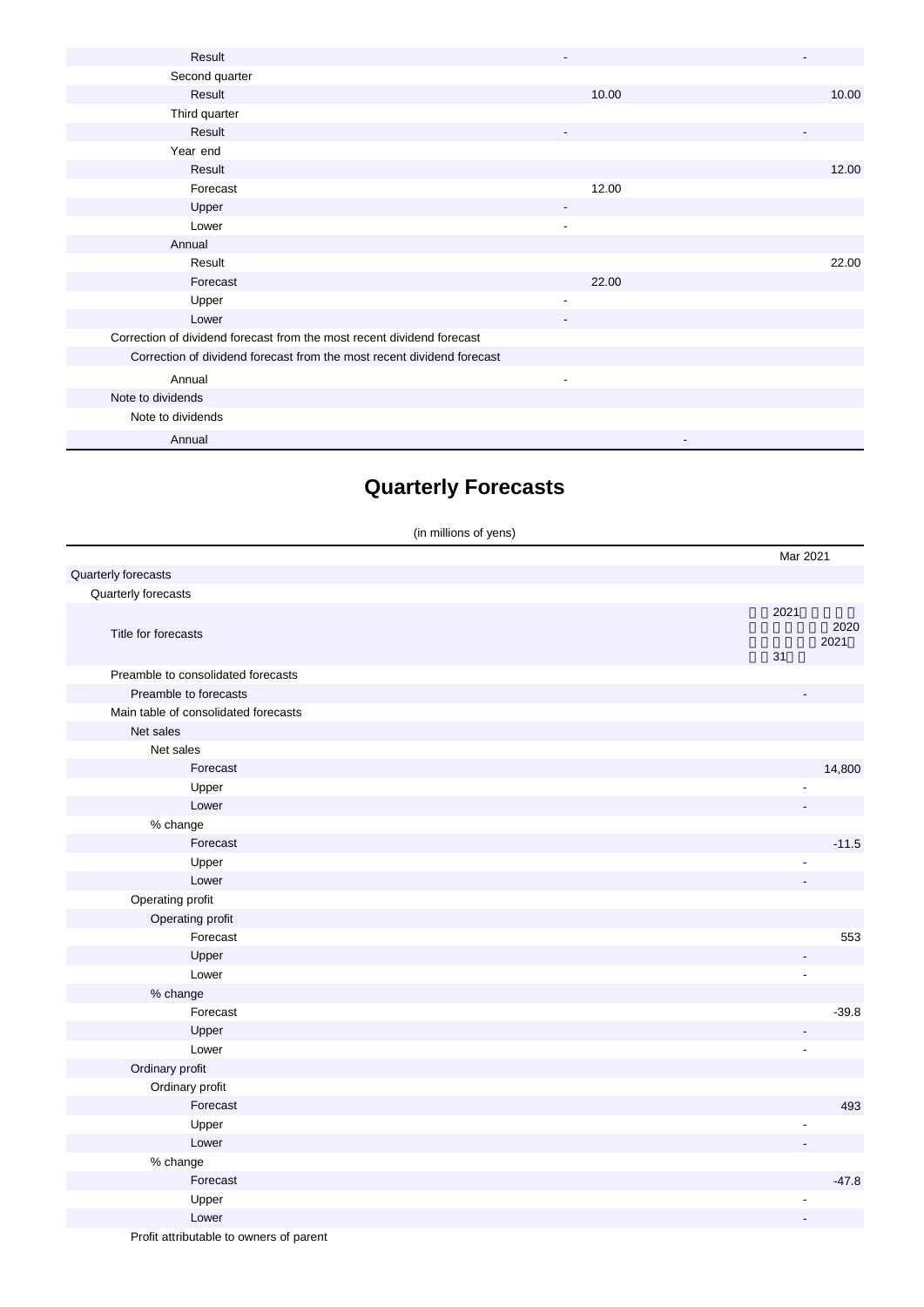| Profit attributable to owners of parent                                  |                          |
|--------------------------------------------------------------------------|--------------------------|
| Forecast                                                                 | 323                      |
| Upper                                                                    |                          |
| Lower                                                                    |                          |
| % change                                                                 |                          |
| Forecast                                                                 | $-51.3$                  |
| Upper                                                                    | $\overline{\phantom{a}}$ |
| Lower                                                                    | $\overline{\phantom{a}}$ |
| Basic earnings per share (Yen)                                           |                          |
| Basic earnings per share (Yen)                                           |                          |
| Forecast                                                                 | 45.88                    |
| Upper                                                                    |                          |
| Lower                                                                    |                          |
| Note to consolidated forecasts                                           |                          |
| Note to forecasts                                                        | $\overline{\phantom{a}}$ |
| Correction of financial forecast from the most recent financial forecast |                          |
| Correction of financial forecast from the most recent financial forecast |                          |
| Forecast                                                                 |                          |

#### **Notes, Quarterly-Material changes in subsidiaries during this period changes in scope of consolidations resulting from change in subsidiaries**

|                                                                                                                                   | Dec 2020 |
|-----------------------------------------------------------------------------------------------------------------------------------|----------|
| Material changes in subsidiaries during this period (Changes in scope of<br>consolidations resulting from change is subsidiaries) |          |
| Material changes in subsidiaries during this period (Changes in scope of<br>consolidations resulting from change is subsidiaries) |          |
| <b>Others</b>                                                                                                                     |          |
| Material changes in subsidiaries during this period (Changes in scope<br>of consolidations resulting from change is subsidiaries) |          |
| Material changes in subsidiaries during this period (Changes in<br>scope of consolidations resulting from change is subsidiaries) |          |
| Number of subsidiaries newly consolidated                                                                                         |          |
| Name of subsidiaries newly consolidated                                                                                           |          |
| Number of subsidiaries excluded from consolidation                                                                                |          |
| Name of subsidiaries excluded from consolidation                                                                                  |          |
| Note to material changes in subsidiaries during this period                                                                       |          |
| Note to material changes in subsidiaries during this period                                                                       |          |

#### **Notes, Quarterly-Applying of specific accounting of the consolidated quarterly financial statements**

|                                                                                               | Dec 2020               |
|-----------------------------------------------------------------------------------------------|------------------------|
| Applying of specific accounting of the consolidated quarterly financial statements            |                        |
| Applying of specific accounting of the consolidated quarterly financial<br>statements         |                        |
| <b>Others</b>                                                                                 |                        |
| Applying of specific accounting of the consolidated quarterly financial<br>statements         |                        |
| Applying of specific accounting of the consolidated quarterly<br>financial statements         | true                   |
| Note to applying of specific accounting of the consolidated quarterly<br>financial statements |                        |
| Note to applying of specific accounting of the consolidated<br>quarterly financial statements | $.7\phantom{0}$<br>(3) |

#### **Notes, Quarterly-Changes in accounting policies and accounting estimates retrospective restatement**